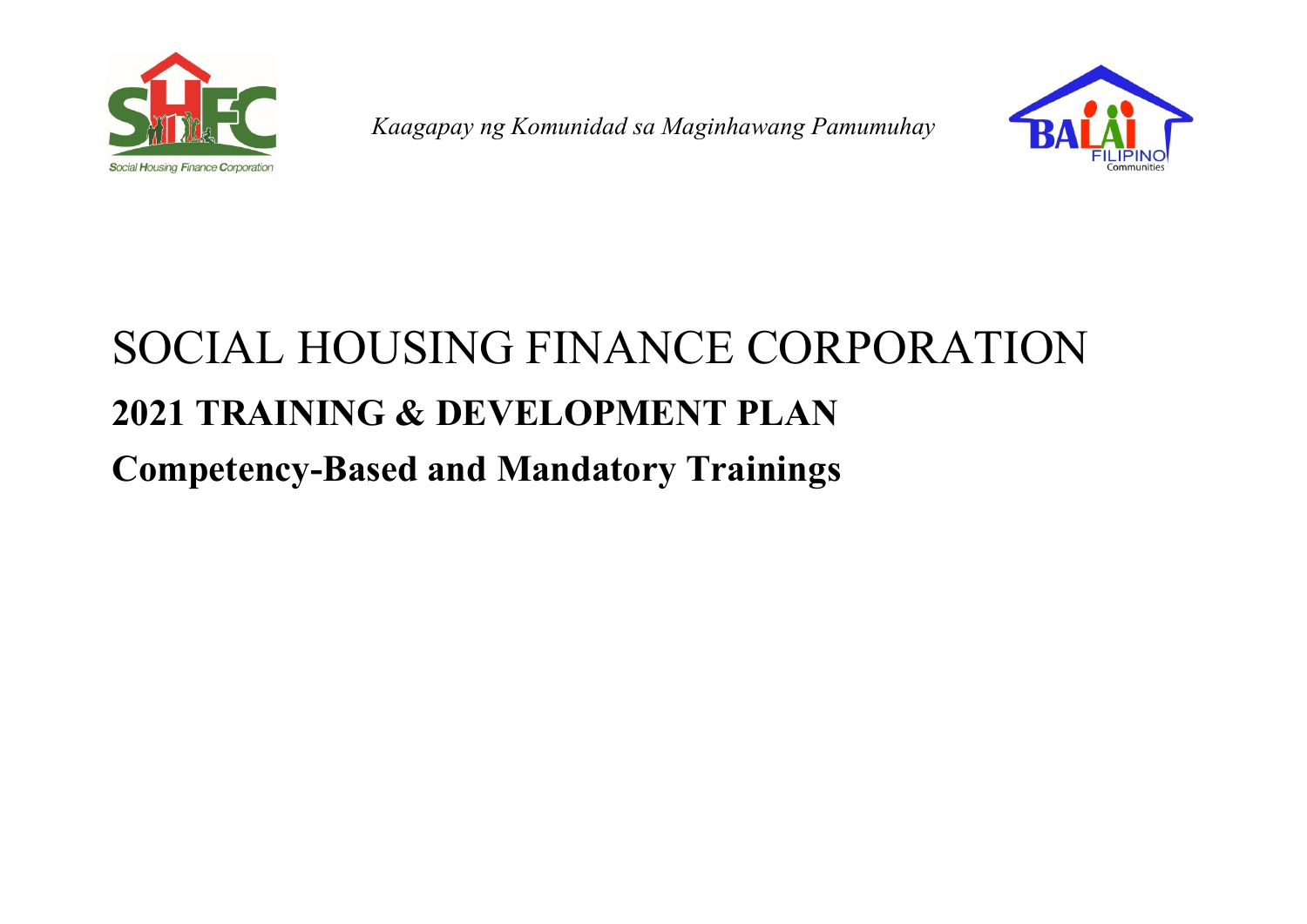## **SHFC¶S 2021 TRAINING & DEVELOPMENT PLAN CONTENT**

| 1.0 | Unit                                               | <b>Schedule</b>     | <b>TECHNICAL COMPETENCIES</b>                                  | Page/s $#$     |
|-----|----------------------------------------------------|---------------------|----------------------------------------------------------------|----------------|
| 1.1 | Operations                                         | $2nd$ Quarter       | 1.1 Loan and Mortgage Management Course (LMMC)                 | 5              |
| 1.2 | Legal,<br>Compliance, and<br><b>Internal Audit</b> | $2nd$ Quarter       | 1.2 Risk and Compliance Management Course (RCMC)               | 5              |
| 1.3 | All Lawyers                                        | Continuous          | 1.3 Legal Updates for Legal Officers                           | 6              |
| 1.4 | FCD                                                | $3rd$ Quarter       | 1.4 General Accounting and Taxation Program (GATP)             | $\overline{7}$ |
| 1.5 | Insurance and<br><b>Operations Group</b>           | $3rd$ Quarter       | 1.5 Insurance Management Services                              | $7 - 8$        |
| 1.6 | All personnel                                      | $2nd$ Quarter       | 1.6 Gender Analysis and Disaggregation of Data                 | 8              |
| 2.0 | Unit                                               | <b>Schedule</b>     | <b>ORGANIZATIONAL COMPETENCIES</b>                             | Page/s $#$     |
| 2.1 | All Units                                          | $3rd$ Quarter       | 2.1 Oral Communication Skills Training                         | $8-9$          |
| 2.2 | All Units                                          | $3rd$ Quarter       | 2.2 Minutes Taking and Documentation Skills Workshop           | 9              |
| 2.3 | All Units                                          | $2nd$ Quarter       | 2.3 Effective Meeting Facilitation Training                    | $9-10$         |
| 3.0 | Unit                                               | <b>Schedule</b>     | <b>CORE COMPETENCIES</b>                                       | Page/s $#$     |
| 3.1 | All Units                                          | $3rd$ Quarter       | 3.1 SHFC Values Orientation Workshop                           | 10             |
| 4.0 | Unit                                               | <b>Schedule</b>     | <b>LEADERSHIP COMPETENCIES</b>                                 | Page/s $#$     |
| 4.1 | All SHFC Leaders                                   | $3rd$ Quarter       | 4.1 Coaching, Counseling, and Mentoring                        | 11             |
| 5.0 | Unit                                               | <b>Schedule</b>     | <b>MANDATORY</b>                                               | Page/s $#$     |
| 5.1 | <b>BAC/TWG</b>                                     | $1st - 3rd$ Quarter | Seminar on RA 9184 "Government Procurement Act"                | 11             |
| 5.2 | All Units                                          | $3rd$ Quarter       | Money Counterfeit Detection and Signature Verification Seminar | 11             |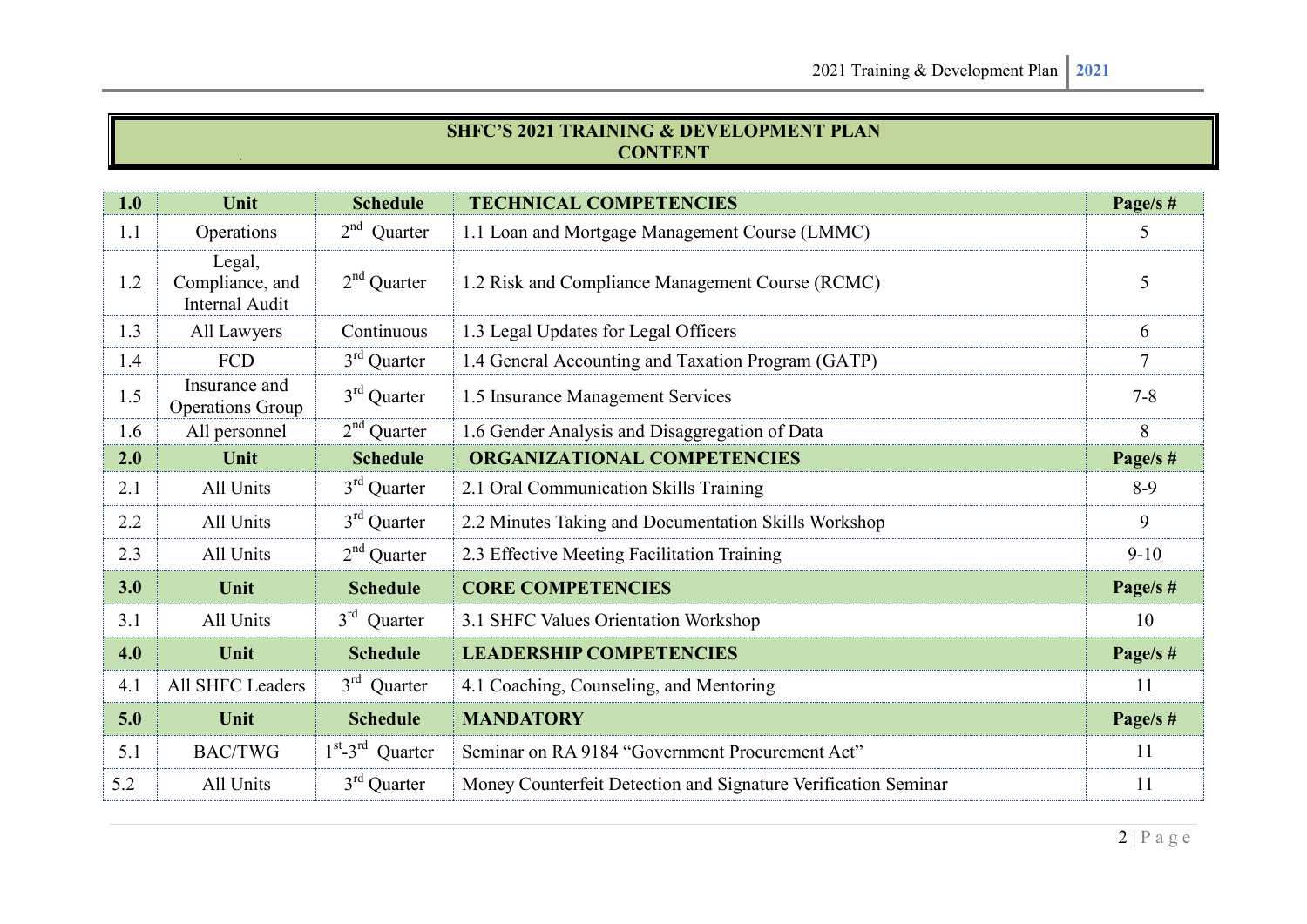| 5.3 | All Units                     | $2nd$ Quarter | Conduct of 5S                                                  |    |
|-----|-------------------------------|---------------|----------------------------------------------------------------|----|
| 5.4 | All Units                     | Continuous    | Continuing Professional Development for Licensed Professionals |    |
| 5.5 | All Units                     | Ouarter       | Data Privacy Act Seminar                                       | 12 |
| 5.6 | OSH officers and<br>committee | $2nd$ Quarter | Occupational Safety and Health Training                        |    |
| 5.7 | All Units                     | $1st$ Quarter | <b>Mental Health Awareness</b>                                 |    |

|   | <b>Competencies/Trainings</b>          | <b>Total</b> |
|---|----------------------------------------|--------------|
|   | <b>Technical Trainings</b>             |              |
| 2 | <b>Organizational Trainings</b>        |              |
| 3 | Core Trainings                         |              |
| 4 | Leadership Training                    |              |
| 5 | <b>Mandatory Trainings</b>             |              |
|   | <b>TOTAL NO. OF TRAININGS FOR 2021</b> | 18           |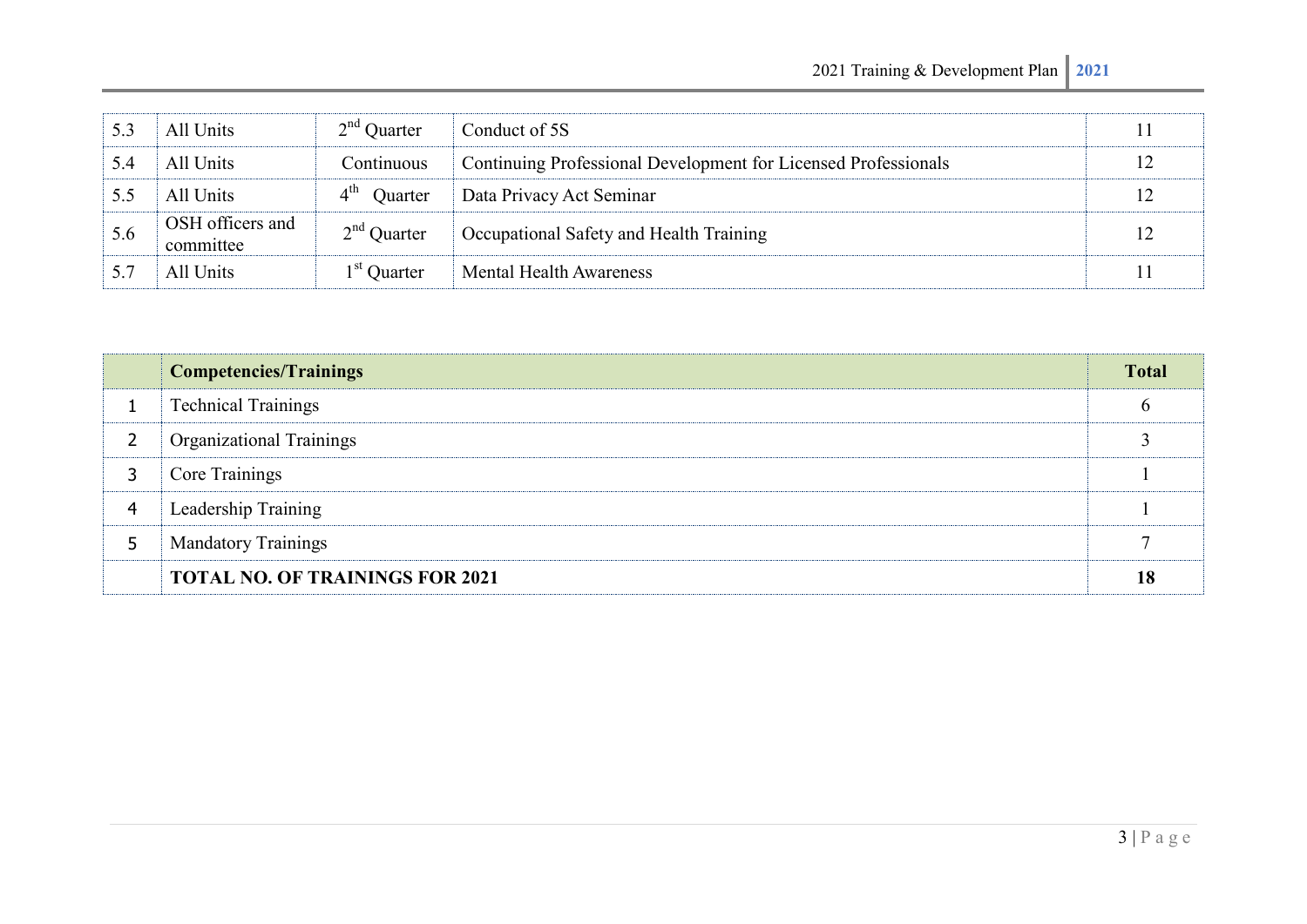The 2021 Training Development Plan consists of competencies that are needed to be prioritized to address the target competency gaps of SHFC Employees. Human Resources Development Division aims to address competency gaps *(based on the competency assessment conducted in January-February 2017 using the Competency-Based System (CBS) Manual)* by including programs which were not completely addressed in the 2019-2020 TDP. HRDD includes the use of alternative mix of training interventions as recommended in the Competency Assessment Report by the HR Consultant submitted in February 2017. The following are the training interventions to be used:

|   | <b>Training Intervention</b> | <b>Description</b>                                                                                                                                                                                                                                                                                                                                                                                                                                                                                                                                                                                                                                                                                                                              |
|---|------------------------------|-------------------------------------------------------------------------------------------------------------------------------------------------------------------------------------------------------------------------------------------------------------------------------------------------------------------------------------------------------------------------------------------------------------------------------------------------------------------------------------------------------------------------------------------------------------------------------------------------------------------------------------------------------------------------------------------------------------------------------------------------|
|   | <b>Classroom Training</b>    | In-house Training: A classroom-type of intervention that tackles a more specific course according to the needs<br>of the organization carried out by either an internal speaker or an outsourced training provider. The content of<br>the training is tailor-fit to the objectives of the program and usually consists of participants not lower than 20<br>employees.<br>External Training: A classroom-type of intervention that requires an employee to attend public seminars to<br>gain a new or outside perspective on the latest trends and topics related to their jobs. External Training is also<br>an option when the target number of participants does not meet the minimum classroom size requirement of an<br>in-house training. |
| 2 | Continuing Education         | It is a type of intervention for professionals with Continuing Professional Development mandated by law. The<br>intervention is designed to upgrade and/or update participant's skills and to enhance their understanding,<br>application and interpretation in their chosen profession.                                                                                                                                                                                                                                                                                                                                                                                                                                                        |
| 3 | <b>Experiential Learning</b> | A new intervention for employees in instance such as assumption of a higher position, designation as Officer-<br>in-Charge, lateral transfer, job rotation, among others. Experiential Learning is a 180-degree evaluation which<br>captures the immediate superior's rating and self-assessment of the employee to evaluate if the required skills<br>and competencies are developed through actual performance of the job.                                                                                                                                                                                                                                                                                                                    |
| 4 | Coaching/Mentoring           | These are interventions which would focus in long term development. The learning would be more<br>experience-based and evolves as the protégé reaches the set goals and learns new behavior. Effects would be<br>on performance improvement in a specific skills area through direct extrinsic feedback and intrinsic<br>observation that would increase awareness.                                                                                                                                                                                                                                                                                                                                                                             |
| 5 | Online or Distance Learning  | This is an intervention which can be used for courses which are being offered online. Training courses can be<br>delivered remotely through this intervention. Participants can complete coursework requirements through<br>online.                                                                                                                                                                                                                                                                                                                                                                                                                                                                                                             |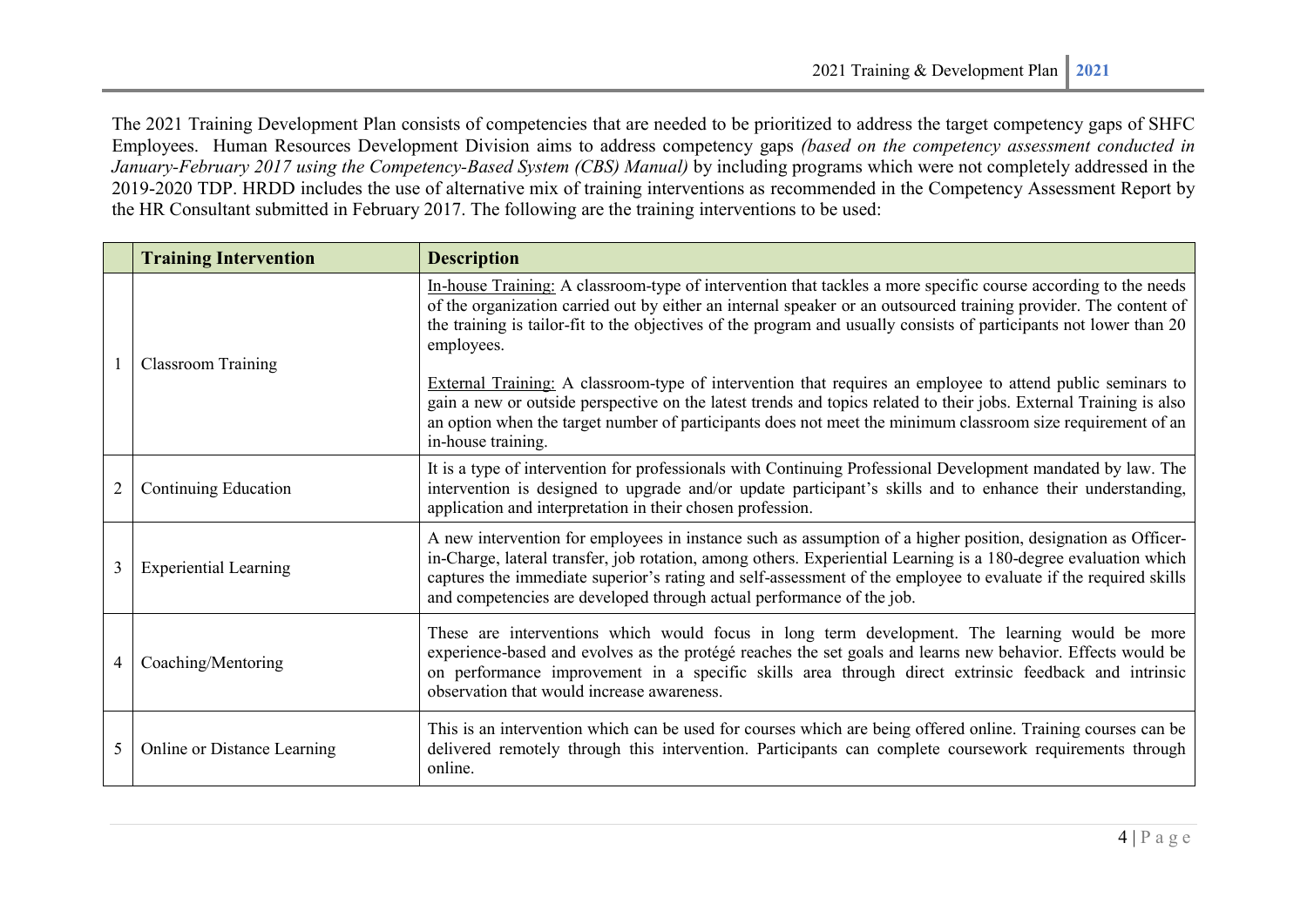This Training Development Plan (TDP) is crafted based on the results of the competency assessment conducted in January-February 2017. Further, the Competency Evaluation Forms submitted for the trainings conducted in 2019-2020 have likewise been used as a TNA tool and/or benchmark to determine the current competency baseline. The TDP contains the list of priority trainings which are needed to address competency gaps, and in consideration of the training requirements of the Corporation in anticipation of the approval of the proposed Table of Organization / Reorganization. Also included are the Mandatory Training Programs, and other courses relevant to the new normal environment. The 2021 plan consists of schedules per quarter, target participants, methodologies and logistical requirements.

| <b>TECHNICAL TRAININGS</b>                                             |                                                         |                                                                  |                          |                                                                                                                                                                                                                                                                                                                                                                                                                                                                                                                                                                                                                                                                                                                                                                                                                         |  |  |
|------------------------------------------------------------------------|---------------------------------------------------------|------------------------------------------------------------------|--------------------------|-------------------------------------------------------------------------------------------------------------------------------------------------------------------------------------------------------------------------------------------------------------------------------------------------------------------------------------------------------------------------------------------------------------------------------------------------------------------------------------------------------------------------------------------------------------------------------------------------------------------------------------------------------------------------------------------------------------------------------------------------------------------------------------------------------------------------|--|--|
| <b>Title</b>                                                           | <b>Competency</b>                                       | <b>Target</b><br><b>Participants</b>                             | <b>Schedule</b>          | <b>Description</b>                                                                                                                                                                                                                                                                                                                                                                                                                                                                                                                                                                                                                                                                                                                                                                                                      |  |  |
| 1.1<br>Loan and<br>Mortgage<br>Management<br><b>Course (LMMC)</b>      | <b>TC12</b><br>Loan and<br>Mortgage Review              | Operations<br>Group personnel                                    | $2nd$ Quarter<br>of 2021 | This program is designed to hone and update participant skills in evaluating loan and<br>mortgage documents to determine its authenticity, validity and acceptability based on<br>the existing laws and organizational guidelines and policies for loan approval up to the<br>release of loan proceed to the landowners. Topics include:<br>Loan and Mortgage Evaluation<br>Legal Research on Mortgage Evaluation<br>Monitoring of Compliances to Loan and Mortgage Findings                                                                                                                                                                                                                                                                                                                                            |  |  |
| 1.2<br><b>Risk and</b><br>Compliance<br>Management<br>Course<br>(RCMC) | TC <sub>9</sub><br>Risk and<br>Compliance<br>Management | Legal,<br>Compliance,<br>PPER and<br>Internal Audit<br>personnel | $2nd$ Quarter<br>of 2021 | This program is designed to educate participants on the policies and procedures to<br>manage risk and compliance issues of the organization. They are expected to be able to<br>identify, measure, monitor and evaluate risk and compliance issues while developing<br>corresponding risk management and compliance framework to minimize the potential<br>adverse effects of such risks and compliance issues to the organization. Topics include:<br>Risk Management concepts and applications<br>Policies and procedures to manage risk and compliance issues<br>Evaluating the organization's compliance with the law (e.g., Manual on<br>Corporate Governance, Anti-Money Laundering Manual and other pertinent<br>law)<br>Conduct of risk and compliance assessment activities<br>Preparing the Evaluation Report |  |  |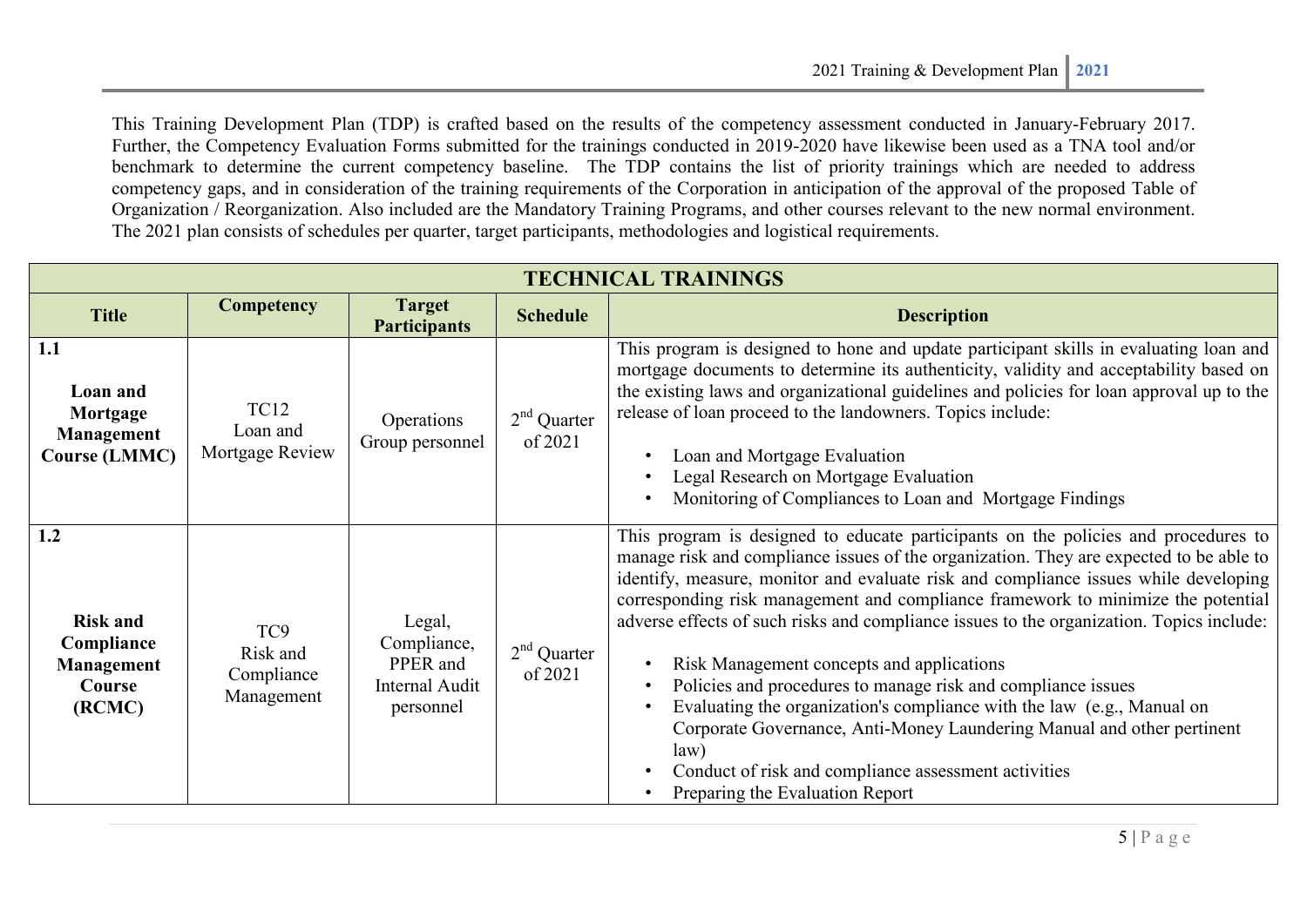| 1.3<br><b>Legal Updates</b><br>for Legal<br><b>Officers</b> | TC7<br>Legal Services | All Lawyers | Continuous | This program is designed to update the participant's knowledge on provision of legal<br>advice and appropriate legal remedies/ actions necessary to assist the different offices/units<br>and how to conduct conciliation/ arbitration concerning legal issues/problems. They will<br>also be given effective techniques to increase their legal research skills and legal<br>counseling skills. Topics include:<br>A. Legal Research<br>1. Policies and Procedures for Efficient Legal Research & Background Investigation<br>Analysis of research data, such as statutes, decisions, and legal articles, codes and<br>documents using Supreme Court web site<br>B. Management of Cases<br>1. Handling and monitoring of all SHFC's litigation cases and policies and<br>procedures in the management of the case<br>Examination of documents/ evidences to determine advisability of defending<br>or prosecuting lawsuits<br>3. Strategies needed in the speedy disposition of administrative cases<br>C. Legal Counseling<br>Legal counseling in the SHFC Setting<br>2. Preparation of Legal Opinions and Advice<br>3. Implementation of Legal Opinions<br>D. Investigation and Disposition of Administrative Complaints<br>1. Due process of law, policies and procedures during administrative hearings<br>2. Observance of basic rights of employees and management in the conduct of<br>administrative hearings<br>3. Proper documentation/evidences during the conduct of hearing of<br>administrative cases<br>4. Interlocutory Orders and rulings issued during the conduct of administrative<br>hearing<br>Rendering of Decisions based on examination of evidences |
|-------------------------------------------------------------|-----------------------|-------------|------------|--------------------------------------------------------------------------------------------------------------------------------------------------------------------------------------------------------------------------------------------------------------------------------------------------------------------------------------------------------------------------------------------------------------------------------------------------------------------------------------------------------------------------------------------------------------------------------------------------------------------------------------------------------------------------------------------------------------------------------------------------------------------------------------------------------------------------------------------------------------------------------------------------------------------------------------------------------------------------------------------------------------------------------------------------------------------------------------------------------------------------------------------------------------------------------------------------------------------------------------------------------------------------------------------------------------------------------------------------------------------------------------------------------------------------------------------------------------------------------------------------------------------------------------------------------------------------------------------------------------------------------------------------------------------------------|
|-------------------------------------------------------------|-----------------------|-------------|------------|--------------------------------------------------------------------------------------------------------------------------------------------------------------------------------------------------------------------------------------------------------------------------------------------------------------------------------------------------------------------------------------------------------------------------------------------------------------------------------------------------------------------------------------------------------------------------------------------------------------------------------------------------------------------------------------------------------------------------------------------------------------------------------------------------------------------------------------------------------------------------------------------------------------------------------------------------------------------------------------------------------------------------------------------------------------------------------------------------------------------------------------------------------------------------------------------------------------------------------------------------------------------------------------------------------------------------------------------------------------------------------------------------------------------------------------------------------------------------------------------------------------------------------------------------------------------------------------------------------------------------------------------------------------------------------|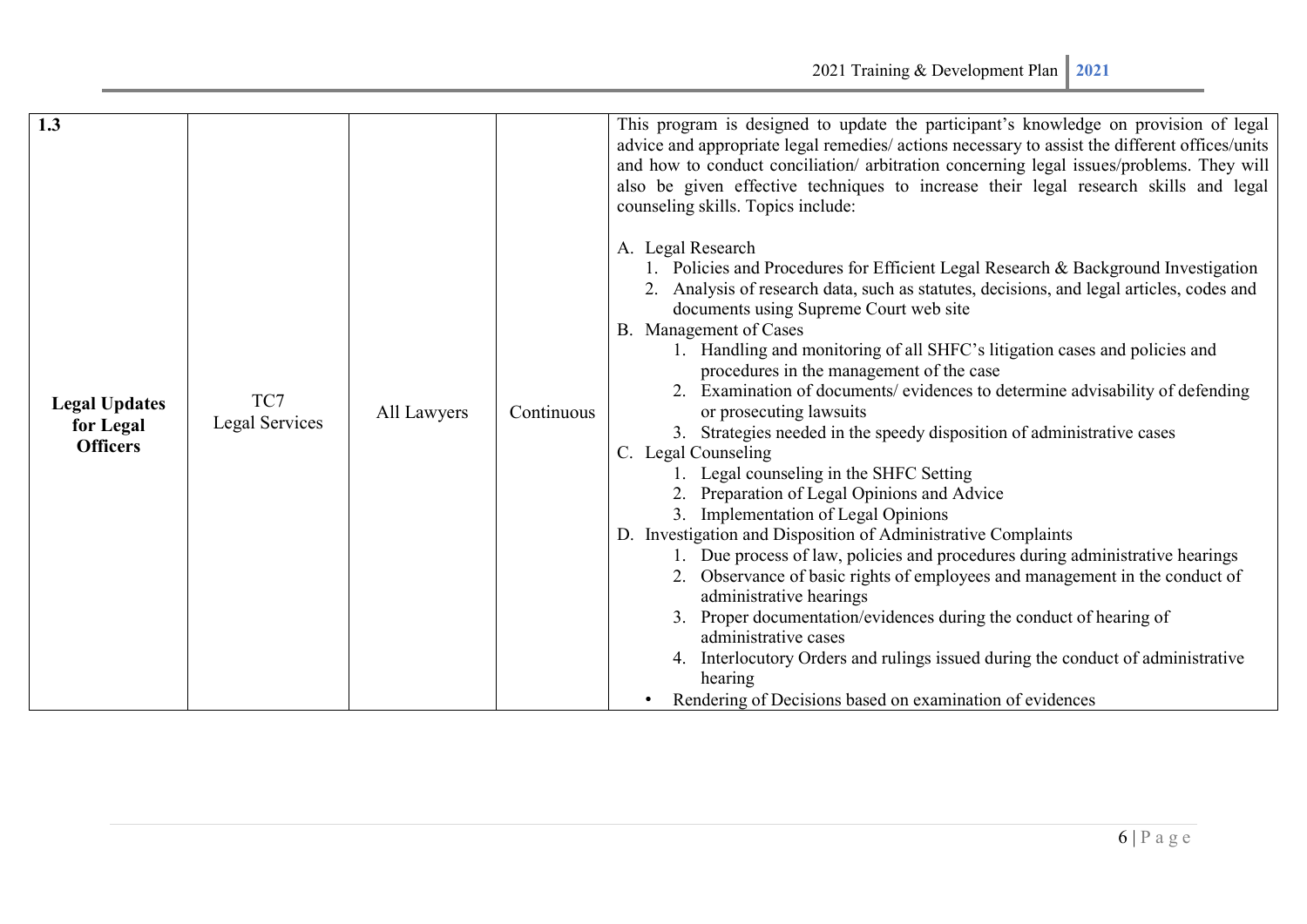| 1.4<br><b>General</b><br>Accounting &<br><b>Taxation</b><br>Program (GATP) | <b>TC32</b><br>Financial<br>Management                                                    | FCD personnel                        | $3rd$ Quarter<br>of 2021           | This program is designed to upgrade the participant's skills in accounting SHFC's<br>financial transactions and interpreting results through various reports and analysis. It<br>also aims to enhance their understanding, application and interpretation of tax laws<br>and regulations applicable to the SHFC. Topics include:<br>Review of General Accounting Principles<br>Applicable laws and regulations<br><b>Financial Report Preparation</b><br>Gathering financial information<br>Developing financial reports for financial analysis<br><b>Accounts Payables</b><br>Recording, verifying and summarizing accounts payables transactions and<br>events in accordance with generally accepted accounting principles in Payables<br>Taxation<br>$\bullet$<br>Applicable tax laws and regulations to recurring transactions and procedures<br>preparation of tax records, tax returns<br>Assessing impact of the company's tax exposure |
|----------------------------------------------------------------------------|-------------------------------------------------------------------------------------------|--------------------------------------|------------------------------------|------------------------------------------------------------------------------------------------------------------------------------------------------------------------------------------------------------------------------------------------------------------------------------------------------------------------------------------------------------------------------------------------------------------------------------------------------------------------------------------------------------------------------------------------------------------------------------------------------------------------------------------------------------------------------------------------------------------------------------------------------------------------------------------------------------------------------------------------------------------------------------------------------------------------------------------------|
| 1.5<br><b>Insurance</b><br><b>Management</b><br>Course                     | TC 11. Insurance<br>Management<br>Services<br>(Insurance)<br>Coverage/Claims<br>Analysis) | Insurance and<br>Operations<br>Group | $3^{\text{rd}}$ Quarter<br>of 2021 | The program is designed to provide updates in the new processes in insurance<br>enrolments to accurately produce coverage/claims, as well as prepare and evaluate<br>reports on: Mortgage Redemption Insurance (MRI)/ Fire and Allied Perils Insurance<br>(FAPI) coverage for Community Mortgage Program (CMP) member-beneficiaries.<br>Topics include:<br>1. Insurance policies and guidelines<br>2. Provision of MRI/FIRE Insurance Coverage<br>3. Eligibility requirements for MRI/FIRE Coverage/Claims<br>4. Recommended Insurance Coverage that may be provided for housing/mortgage<br>collaterals<br>5. Rules and Regulations/Applicable laws governing provision of MRI/Fire and Allied<br>Perils<br>6. Preparing and evaluating reports to Insurer/s of Newly Taken-out CMP projects to                                                                                                                                               |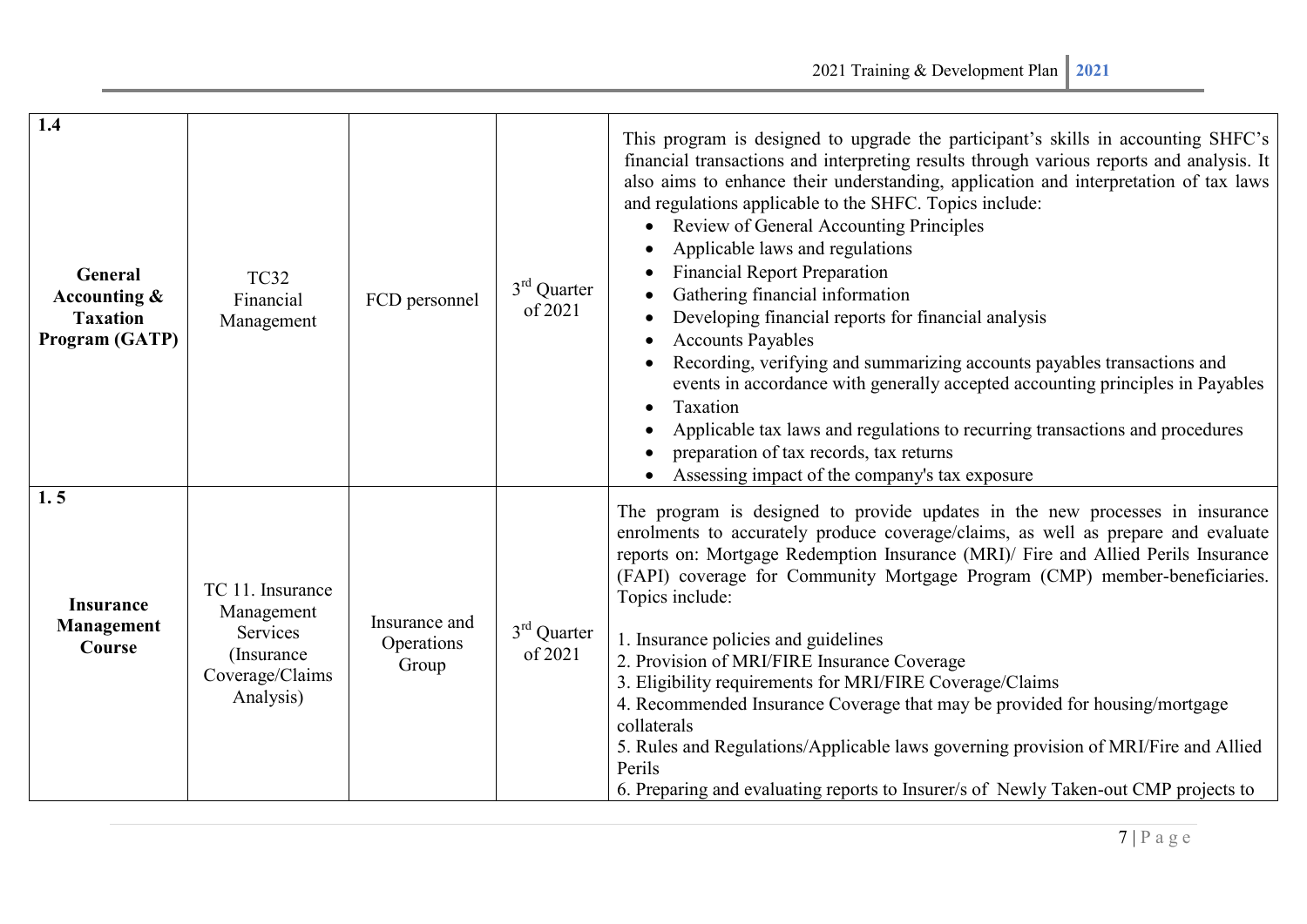|                                                                   |                               |               |                          | insure the member-beneficiaries under MRI/FIRE<br>7. Computation of premium renewals<br>- Adjustment of Loan Values (ALV) and premiums and substitution of member-<br>beneficiaries<br>8. Evaluation of exclusion reports<br>9. Identifying causes of denial on claims and conditions for reconsideration<br>10. Handling the immediate settlement of MRI/FIRE insurance claims<br>11. Computing the unexpired portion of premiums upon full payment of loans<br>12. Resolving Insurance Issues and concerns |
|-------------------------------------------------------------------|-------------------------------|---------------|--------------------------|--------------------------------------------------------------------------------------------------------------------------------------------------------------------------------------------------------------------------------------------------------------------------------------------------------------------------------------------------------------------------------------------------------------------------------------------------------------------------------------------------------------|
| 1.6<br><b>Gender Analysis</b><br>and<br>Disaggregation of<br>Data | TC 35. Program<br>Development | All personnel | $2nd$ Quarter<br>of 2021 | This learning program will teach participants about the fundamentals of Gender<br>Analysis and Mainstreaming its result to policies, programs processes, and products.<br>Participants will also acquire some basic Gender Analysis tools including sex and age<br>disaggregation of data. Thus, SHFC GAD Champions and the rest of GFPS committee<br>will be equipped in leading a more gender-responsive organization.                                                                                     |

| ORGANIZATIONAL TRAININGS                               |             |                   |                          |                                                                                                                                                                                                                                                                                                                                                                                                                                                                                                                                                                                                                                                       |  |  |
|--------------------------------------------------------|-------------|-------------------|--------------------------|-------------------------------------------------------------------------------------------------------------------------------------------------------------------------------------------------------------------------------------------------------------------------------------------------------------------------------------------------------------------------------------------------------------------------------------------------------------------------------------------------------------------------------------------------------------------------------------------------------------------------------------------------------|--|--|
| <b>Title</b>                                           | Competency  | <b>Target Pax</b> | <b>Schedule</b>          | <b>Description</b>                                                                                                                                                                                                                                                                                                                                                                                                                                                                                                                                                                                                                                    |  |  |
| 2.1<br>Oral<br>Communication<br><b>Skills Training</b> | OC 1.2 Oral | All personnel     | $3rd$ Quarter<br>of 2021 | This program is designed to enhance the oral communication skills of participants through<br>the discussions of the principles, and styles of communication as well as skills on how to<br>communicate with the community. Their current oral communication skills will be<br>developed together with their skills to collaborate with clients/audience through<br>negotiation and presentation. Topics included:<br>1. Review of Communication Frameworks<br>2. Communications styles<br>The Attitude and Skill of Empathic Communication<br>a. The Emotional Bank Account<br>b. Creating Win-win relationships<br>c. Assertiveness in Communication |  |  |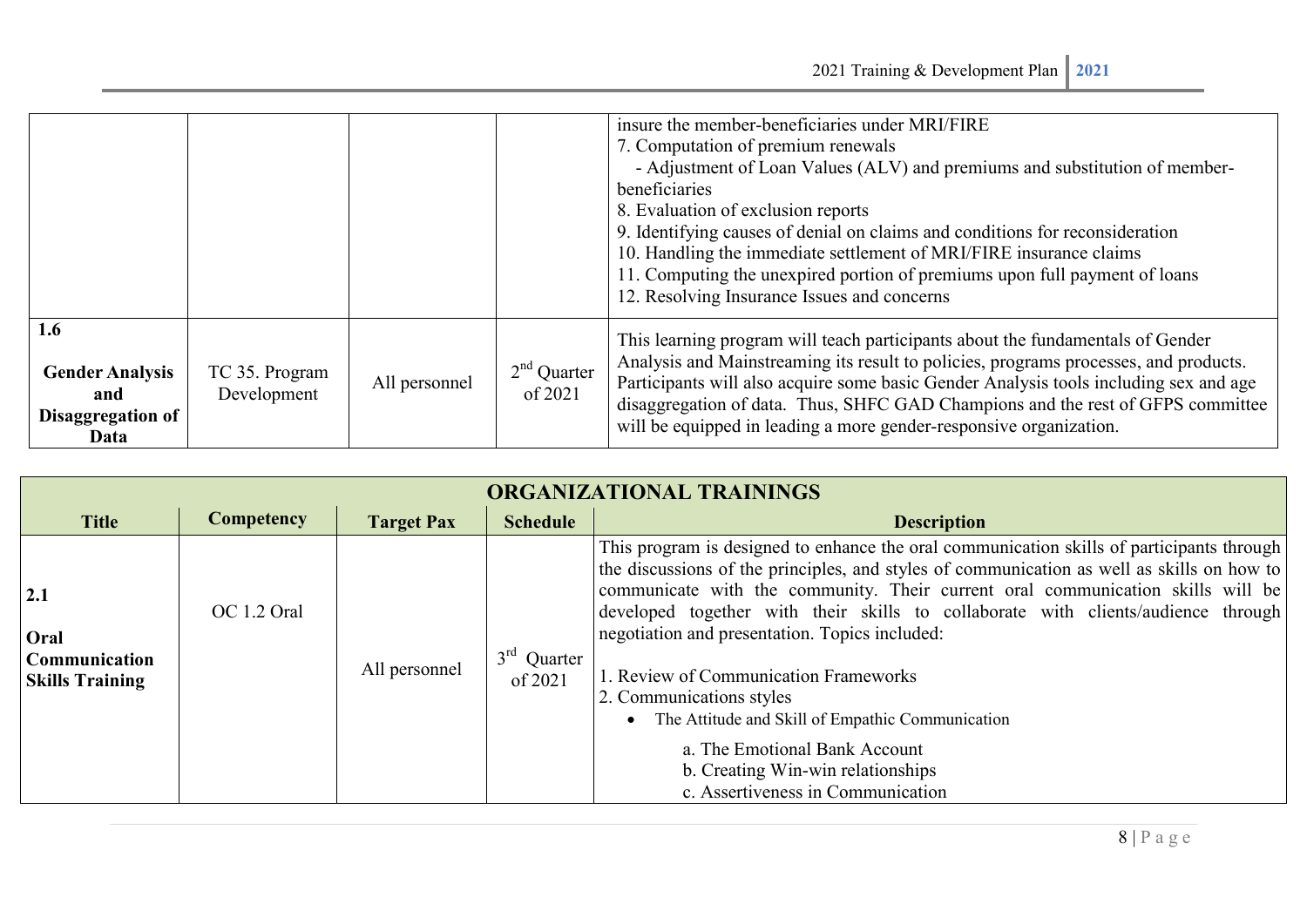|                                                                                       |                                                              |           |                                       | 3. Platform/Presentation Skills<br>Assertiveness<br>Passive vs. aggressive communication<br>Get and Keep positive attention<br>Essential oral communication in community organizing<br>4. Preparing for the Presentation<br>Physical Appearance<br>Posture<br>Movement/Blocking<br>Voice Modulation/control<br>Use/choice of language<br>Gestures/Non-verbal<br>Mechanics<br>Powerful Openings and Clinchers<br>Listening Skills                                                                                                                                                                                                                      |
|---------------------------------------------------------------------------------------|--------------------------------------------------------------|-----------|---------------------------------------|-------------------------------------------------------------------------------------------------------------------------------------------------------------------------------------------------------------------------------------------------------------------------------------------------------------------------------------------------------------------------------------------------------------------------------------------------------------------------------------------------------------------------------------------------------------------------------------------------------------------------------------------------------|
| 2.2<br><b>Minutes Taking</b><br>and<br><b>Documentation</b><br><b>Skills Workshop</b> | OC 1.1 Written<br>OC 2.3 Minute-<br>Taking/<br>Documentation | All Units | 2 <sup>nd</sup><br>Quarter<br>of 2021 | This program will allow participants to make minutes-taking easier, teach them how to<br>take professional minutes during formal and informal meetings, learn how to avoid<br>listening traps, apply new models for taking minutes, hear clues of important ideas in the<br>words speakers use, learn new techniques on how to document minutes, and capture the<br>essence of a meeting's content.                                                                                                                                                                                                                                                   |
| 2.3<br><b>Effective Meeting</b><br><b>Facilitation</b><br><b>Training</b>             | OC 2 Meeting<br>Management                                   | All Units | $2nd$ Quarter of<br>2021              | This program is designed to enhance employees' skills in managing meetings both face-to-<br>face and virtually by learning the steps in planning, guiding and facilitating meetings. They<br>will learn the skills required to lead a virtual meeting which is an extension of the skills<br>required in face-to-face situations. Topics include:<br>1. Running Effective Meetings both Face-to-Face and Virtually<br>2. Characteristics of an Effective Meeting<br>3. Preparing the Meeting Agenda<br>4. Facilitation of Productive Meetings<br>Non-verbal Listening Skills for Meeting Facilitator<br><b>Facilitating Techniques: Brainstorming</b> |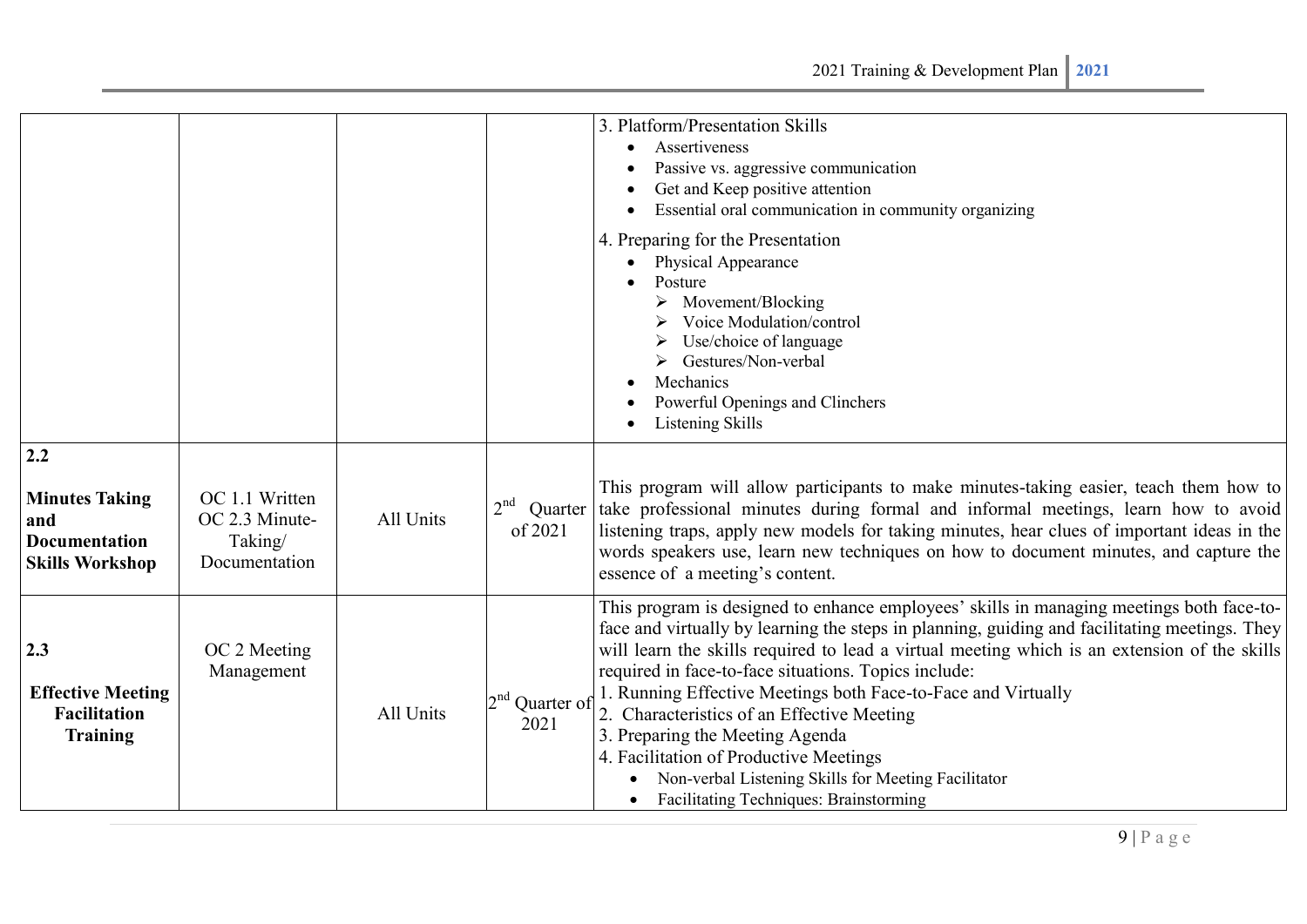|  | Strategies and approaches<br>How to deal with difficult members<br>Handling disruptive Behavior<br>Hacks in using online platforms |
|--|------------------------------------------------------------------------------------------------------------------------------------|
|  | 5. Post-meeting Follow-up<br>6. Evaluating Meetings                                                                                |

| <b>CORE TRAININGS</b>                                                 |                                                                |                   |                                       |                                                                                                                                                                                                                                                                                                                                                                                                                                                                                                                                                                                                                                                                                                                                                                                                                                                                                          |  |  |
|-----------------------------------------------------------------------|----------------------------------------------------------------|-------------------|---------------------------------------|------------------------------------------------------------------------------------------------------------------------------------------------------------------------------------------------------------------------------------------------------------------------------------------------------------------------------------------------------------------------------------------------------------------------------------------------------------------------------------------------------------------------------------------------------------------------------------------------------------------------------------------------------------------------------------------------------------------------------------------------------------------------------------------------------------------------------------------------------------------------------------------|--|--|
| <b>Title</b>                                                          | Competency                                                     | <b>Target Pax</b> | <b>Schedule</b>                       | <b>Description</b>                                                                                                                                                                                                                                                                                                                                                                                                                                                                                                                                                                                                                                                                                                                                                                                                                                                                       |  |  |
| 3.1<br><b>SHFC Values</b><br><b>Orientation</b><br>Workshop<br>(SVOW) | CC <sub>1</sub><br>Commitment to<br>Credible Public<br>Service | All personnel     | $3^{\text{rd}}$<br>Quarter of<br>2021 | The program is designed to help participants clarify their personal values in order to align<br>them with SHFC's core values and goals. It also aims to promote self-awareness of<br>strengths and areas that need improvement in relation to their present position and the<br>organization's goals. It could contribute to the personnel's appreciation of their own role<br>in the organization and develop a positive outlook towards their job. Topics included:<br>SHFC Ideology: vision, mission, values, quality, policy, strategic intent<br><b>SHFC Values</b><br>What They Are<br>$\sim$<br>What They Are Not<br>Illustrative Examples on How to Live Values on the Job<br>War Stories, Vignettes on How the Officers Lived the SHFC Values<br>Personal Vision & Mission Statements<br>Personal Values System<br>Action Planning to Reconcile and Live Personal & SHFC Values |  |  |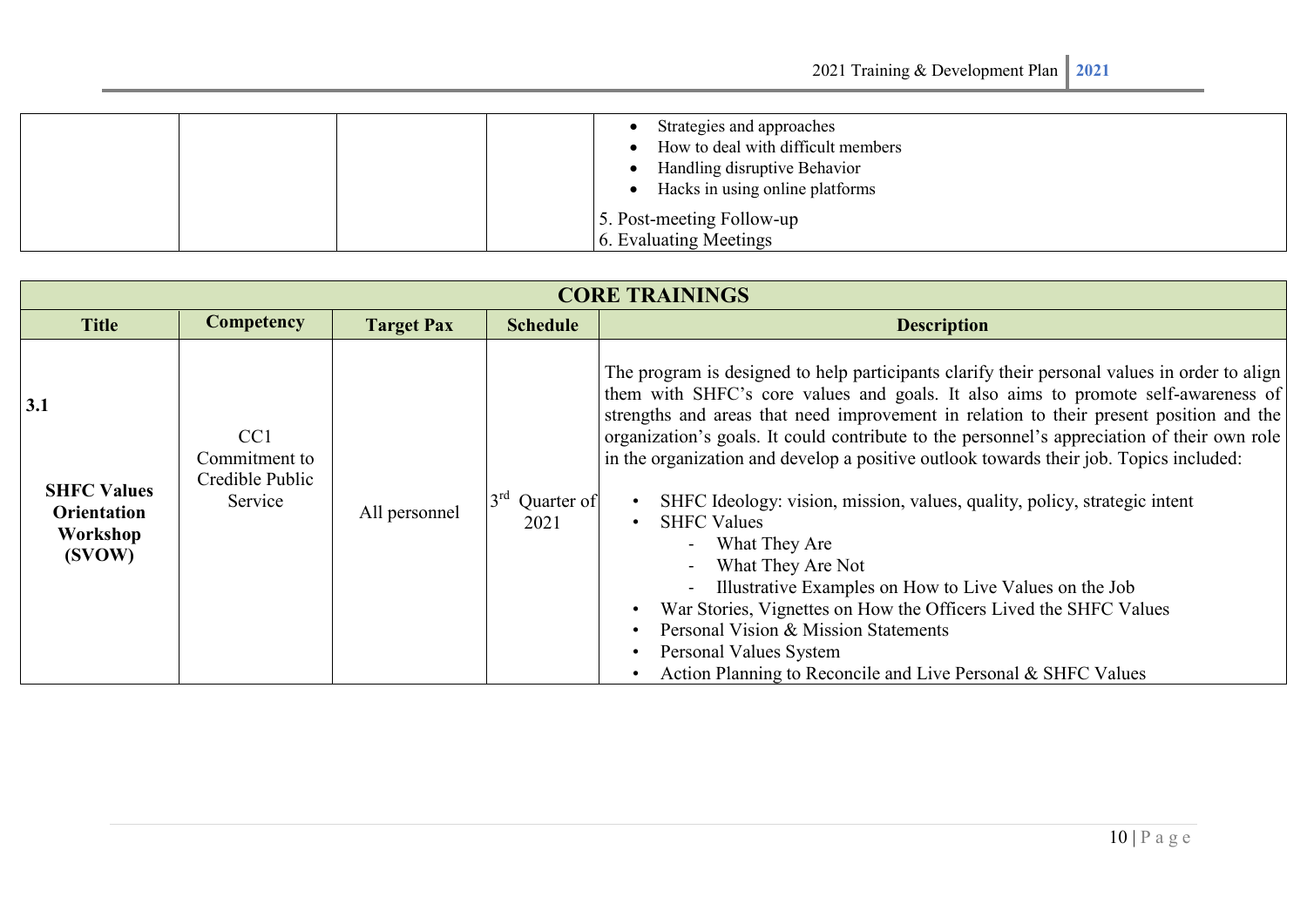| <b>LEADERSHIP TRAININGS</b>                            |                                                              |                     |                 |                                                                                                                                                                                                                 |  |  |  |  |  |  |
|--------------------------------------------------------|--------------------------------------------------------------|---------------------|-----------------|-----------------------------------------------------------------------------------------------------------------------------------------------------------------------------------------------------------------|--|--|--|--|--|--|
| <b>Title</b>                                           | <b>Competency</b>                                            | <b>Target Pax</b>   | <b>Schedule</b> | <b>Description</b>                                                                                                                                                                                              |  |  |  |  |  |  |
| 4.1                                                    |                                                              |                     |                 | The participants will learn the similarities and differences between the three skills                                                                                                                           |  |  |  |  |  |  |
| Coaching,<br><b>Counseling and</b><br><b>Mentoring</b> | LC 2. Managing<br>Performance and<br>Coaching for<br>Results | <b>SHFC Leaders</b> | 2021            | $3^{rd}$ Quarter of Practice the core skills of coaching, counseling and mentoring, and get feedback on your<br>performance, and explore the role of a mentor and identify the skills and knowledge<br>required |  |  |  |  |  |  |

| <b>MANDATORY TRAININGS</b>                                                                       |                                                                                                                          |                                              |                                                                                                                                                                                                                                                                                                                                                                                                                                                                                                                                            |  |  |  |  |
|--------------------------------------------------------------------------------------------------|--------------------------------------------------------------------------------------------------------------------------|----------------------------------------------|--------------------------------------------------------------------------------------------------------------------------------------------------------------------------------------------------------------------------------------------------------------------------------------------------------------------------------------------------------------------------------------------------------------------------------------------------------------------------------------------------------------------------------------------|--|--|--|--|
| <b>Title</b>                                                                                     | <b>Target Pax</b>                                                                                                        | <b>Schedule</b>                              | <b>Description</b>                                                                                                                                                                                                                                                                                                                                                                                                                                                                                                                         |  |  |  |  |
| 5.1<br><b>Seminar on RA 9184</b><br>"Government<br><b>Procurement Act"</b>                       | Bids and Awards<br>Committee and<br>Technical<br><b>Working Group</b><br>members<br>(all end-users $-$ for<br>awareness) | $1st$ - 3 <sup>rd</sup> Quarter<br>of $2021$ | This program is designed to make the participants aware and understand the processes to the<br>Procurement for goods, consulting services, contracting for infrastructure projects and lease of<br>goods and real estate.<br>Government procurement is, at present, governed by Republic Act. No. 9184, "An Act Providing<br>for the Modernization, Standardization and Regulation of the Procurement Activities of the<br>Government and for Other Purposes", enacted on December 18, 2002 and its Implementing Rules<br>and Regulations. |  |  |  |  |
| 5.2<br><b>Money Counterfeit</b><br><b>Detection and Signature</b><br><b>Verification Seminar</b> | All cashiering<br>personnel and<br>account officers                                                                      | 3 <sup>rd</sup> Quarter of<br>2021           | Money Counterfeit Detection Seminar aims is to develop the knowledge, skills and abilities of the<br>target audience on how to recognize illegally created security documents or the fraudulent use of<br>genuine security documents.<br>Signature Verification Seminar aims to validate the identity of an individual. It is often used to<br>compare signatures and check authenticity of the affixed signatures of the documents. It will help<br>to identify fraud in the process of authentication of documents.                      |  |  |  |  |
| 5.3<br><b>Conduct of 5S</b>                                                                      | All units                                                                                                                | $3rd$ Quarter of<br>2021                     | In support of the QMS Certification for ISO 9001:2015, this seminar intends to ensure that all<br>employees will understand the need to maintain the level of workplace organization through the<br>principles and practice of 5S.                                                                                                                                                                                                                                                                                                         |  |  |  |  |